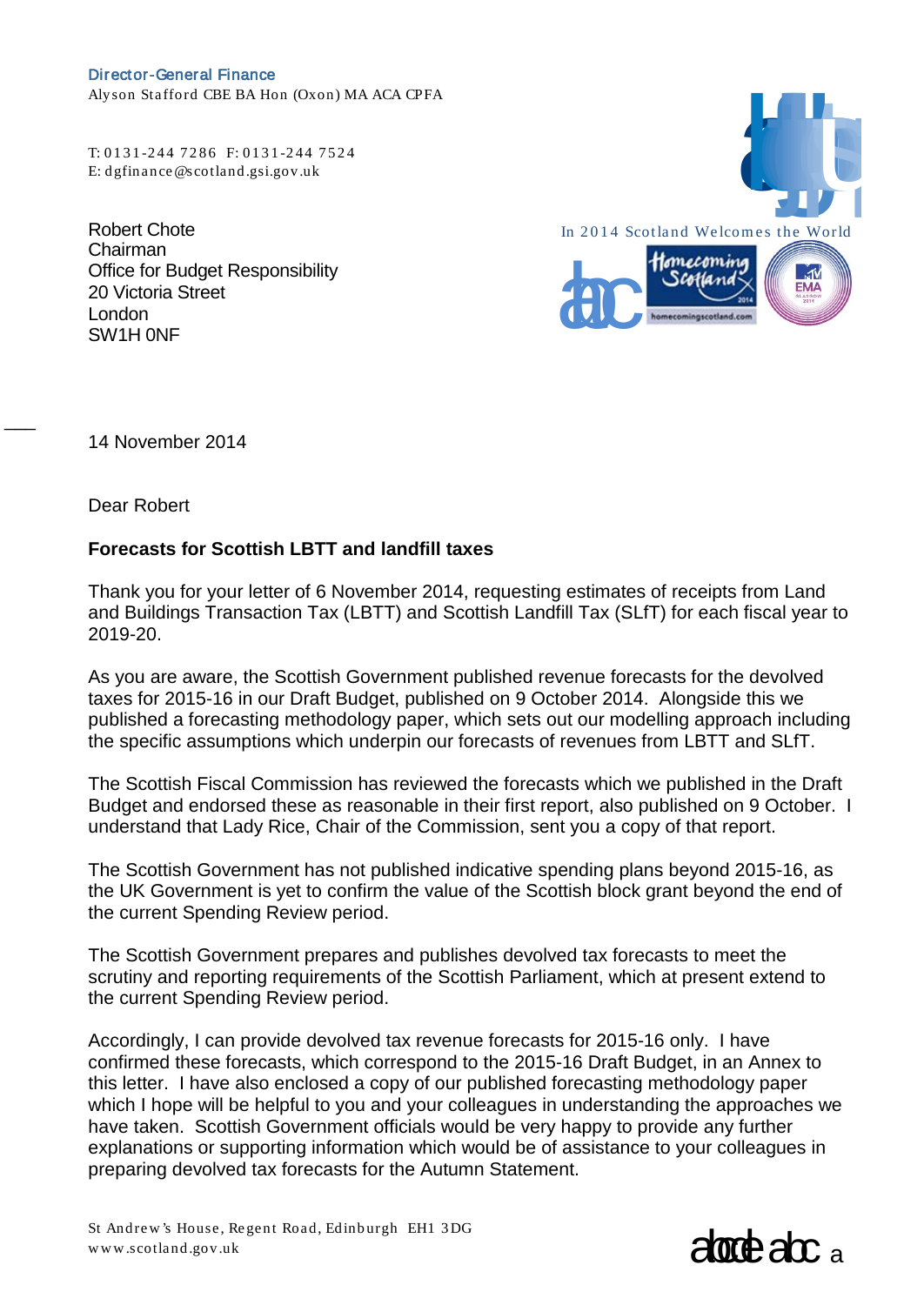I will also undertake to send you an overview of the analytical work which we have undertaken to support our assessment of the transitional effects of LBTT.

I too welcome the ongoing constructive working relationship which has been established between the Scottish Government and the OBR in recent years, and hope that we can continue to build on that.

The Scottish Government is committed to transparent and responsible management of Scotland's public finances and we will review the period over which we prepare and lay before the Scottish Parliament devolved tax revenue forecasts in future years. We would, of course, be willing to share our published forecasts and details of our supporting methodology with you.

I have copied this letter to Lady Rice and confirm that I have no objections to your letter of 6 November also being copied to the Scottish Fiscal Commission.

Yours sincerely

Hyson

## **ALYSON STAFFORD**

Copy to: Lady Susan Rice CBE, Chair of the Scottish Fiscal Commission